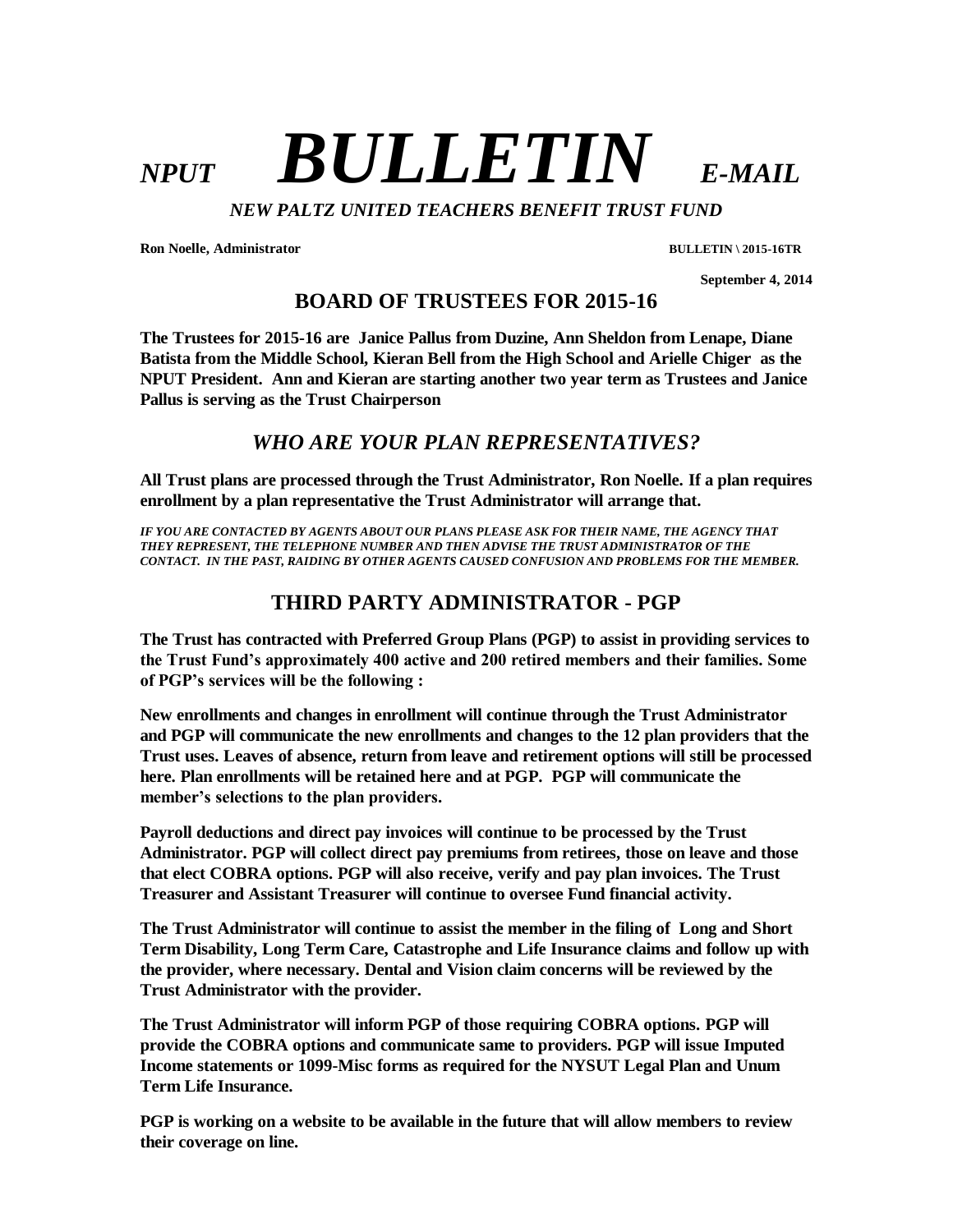#### **CHANGE IN CATASTROPHE PLAN**

**The Trust provides every member with NYSUT Catastrophe Major Medical coverage. This is a NYSUT plan and as of 7/1/15 NYSUT is administering the plan. In the past, members were able to add dependents at the time of their choice. This is considered 'adverse selection,' in that, one would be added to the plan only when the need arises. The policy 'actually' only allowed dependents to be added within 60 days of a life event (marriage, birth, adoption, placement for adoption) which previously was not followed but will now be adhered to. Domestic Partners may enroll by application provided by the Trust Administrator. Those with dependent coverage in place will continue. New staff may add dependents upon their enrollment after which the Life Event policy will be enforced. Under the Life Event policy if you add a spouse or a child a marriage certificate or birth certificate will be required.**

#### **PAYROLL DEDUCTIONS AND YOU**

**Catastrophe Premiums are Age Banded (based on age) so that as you get older the premiums increase for any additional coverage you are providing for dependents. These changes are made in September for Fall payroll deductions and in January for payroll deductions through June. As such you may see a change in your payroll deductions in September or January for the additional coverage that you selected.**

**The Trust provides every member with Unum Long Term Disability coverage (Option A) for up to \$ 60,000 of income. Some members purchase Option B coverage to protect their salary up to \$ 171,429 . They pay for the added coverage through payroll deductions. This purchase is made in September and the increased premium is reflected in the annual payroll deductions. If you applied for Option B in the past, it continues and your premium is automatically adjusted each Fall as your salary increases.** 

**If you wish to purchase Option B, the Enrollment Form and premium tables are attached. Please return it to the Trust Administrator by September 25th to be effective October 1st .**

**The Trust provides every member with \$ 200,000 Term Life Insurance and Accidental Death & Dismemberment (AD&D). Some members have elected to purchase additional coverage for themselves and/or spouse or children. They pay for the added coverage through payroll deductions. Term Life premiums are also Age Banded so that as you get older the premiums increase for the additional coverage you purchased. The anniversary of this plan is October therefore the ages of all participants are reviewed with the October invoice and the appropriate changes are made in your payroll deductions in the October through June payrolls.**

## **DENTAL PLAN ENROLLMENT OPTIONS**

**In accord with the Affordable Care Act the month of September will be the open enrollment period in which you may enroll in the dental option of your choice. You do not need to do anything unless you wish to change your present coverage. As previously noted, the "Dental Waiver Option" is no longer available. Your options are to :**

- **[a] To OPT OUT of Dental coverage.**
- **[b] Enroll yourself (Paid for by the Trust Fund). The Enrollment Form is required. No Payroll Deduction Form is required.**
- **[c] Enroll yourself and one dependent ( spouse, domestic partner or child ). The Trust Fund pays your premium. You pay for the dependent through payroll deductions. The Enrollment and Payroll Deduction Forms are required.**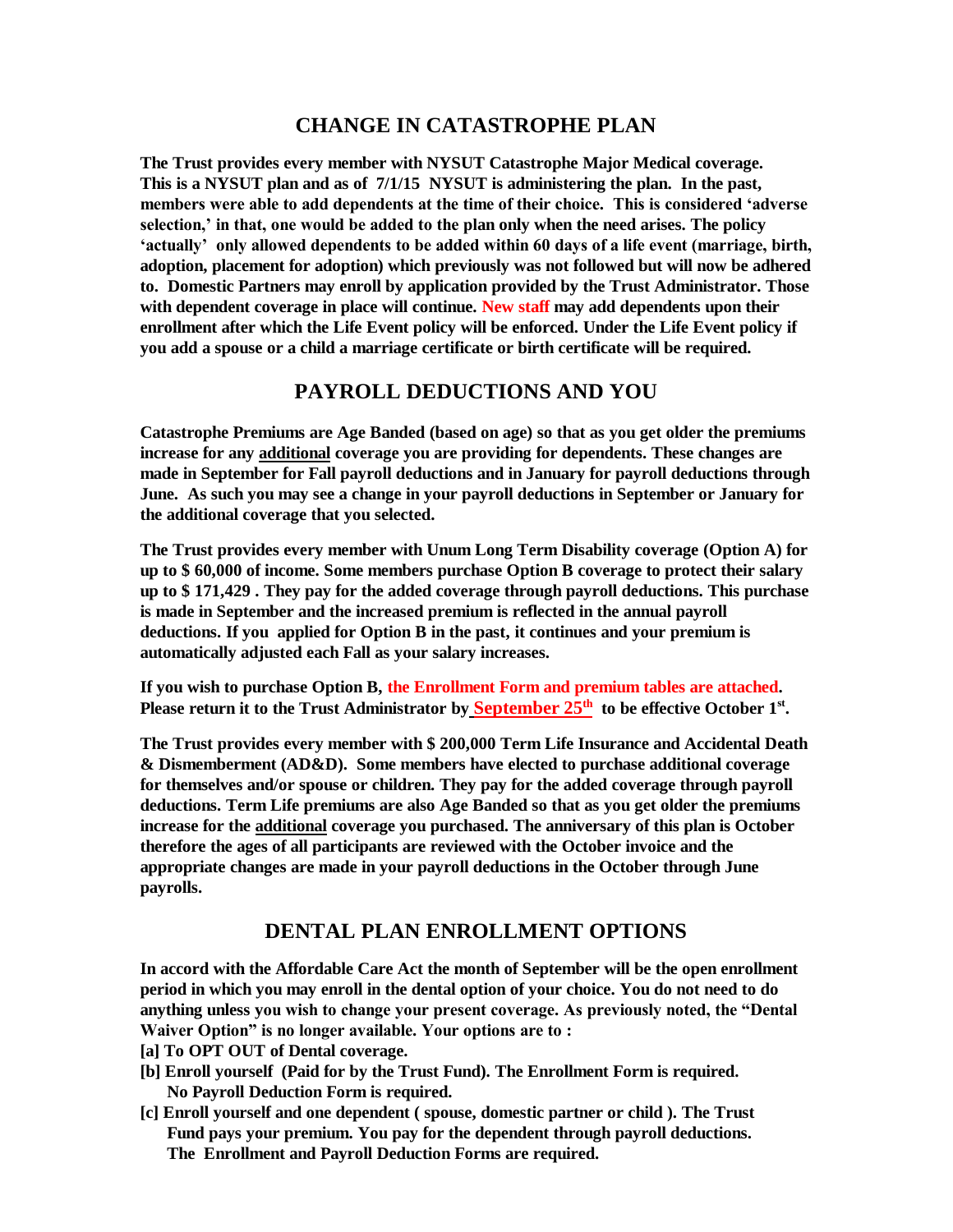**[d] Enroll yourself and two or more dependents ( spouse, domestic partner, child(ren). The Trust Fund pays your premium. Dependents are paid for through payroll deductions.** 

 **The Enrollment and Payroll Deduction Forms are required.** 

**Dependent children are covered to age 26.**

**See attached Dental Enrollment and Payroll Deduction Forms, due by September 30, 2015.**

## **DENTAL CHANGES OUTSIDE THE OPEN ENROLLEMENT PERIOD**

**Changes in plan coverage (options) may take place at any time of the year not limited to a change of circumstances or age change of dependent children .**

#### **REGULAR AND PERIODONTAL CLEANINGS**

**Regular Dental cleanings (code 1110) were changed from two (2) six months apart to two (2) within the plan year. The Periodontal Prophylaxis (cleanings) (code 4910) were changed from four (4) annually to four (4) within a plan year. The plan year is July 1st to June 30th .** 

## **DENTAL SERVICES AND SPECIAL CONDITIONS**

**The Trust Dental Plan is a self-funded by the Trust Fund and administered by Delta Dental. The Trustees determine policy and coverage. Make sure that your dentist files it with Delta Dental of New York , Group 1417. If you are seeking participating dentists you may go on line to deltadental.com and indicate the type of plan as a PPO.**

## **TRUST FLEX FUND**

**Trust Flex Fund reimbursements in 2015-16, will be limited to dental and vision unreimbursed expenses from June 1, 2015 to June 1, 2016. The claim form will be sent to you in May 2016, to be filed by you with the Trust by June 1, 2016.**

#### **DAVIS VISION PLAN UPGRADED**

**The Trustees approved a 2015-17 Davis Vision Contract effective 7/1/15, that will continue your annual use of the plan from the last time it was used. Presently, the Davis Vision Premier Platinum Plan covers the following : Scratch Resistant Coating Polycarbonate Lenses for children and adults Ultra Violet Coating (protects eyes from Ultra Violet rays like sunscreen) Intermediate Lenses Blended Segment Lenses Photochromic Glass Lenses (transition lenses that change from outdoors to indoors) Standard Progressive Addition Lenses Dependent Child Coverage to age 26 Enhanced Options for 2015-17 to include: ID Cards In plan Davis Contact lenses increased from two boxes of Planned Replacement Lenses or four boxes of Disposables to four boxes of Planned Replacement Lenses or eight boxes of Disposables within the Davis collection.**

**In network Davis Vision Contact Collection expanded to include toric and multifocal lenses.**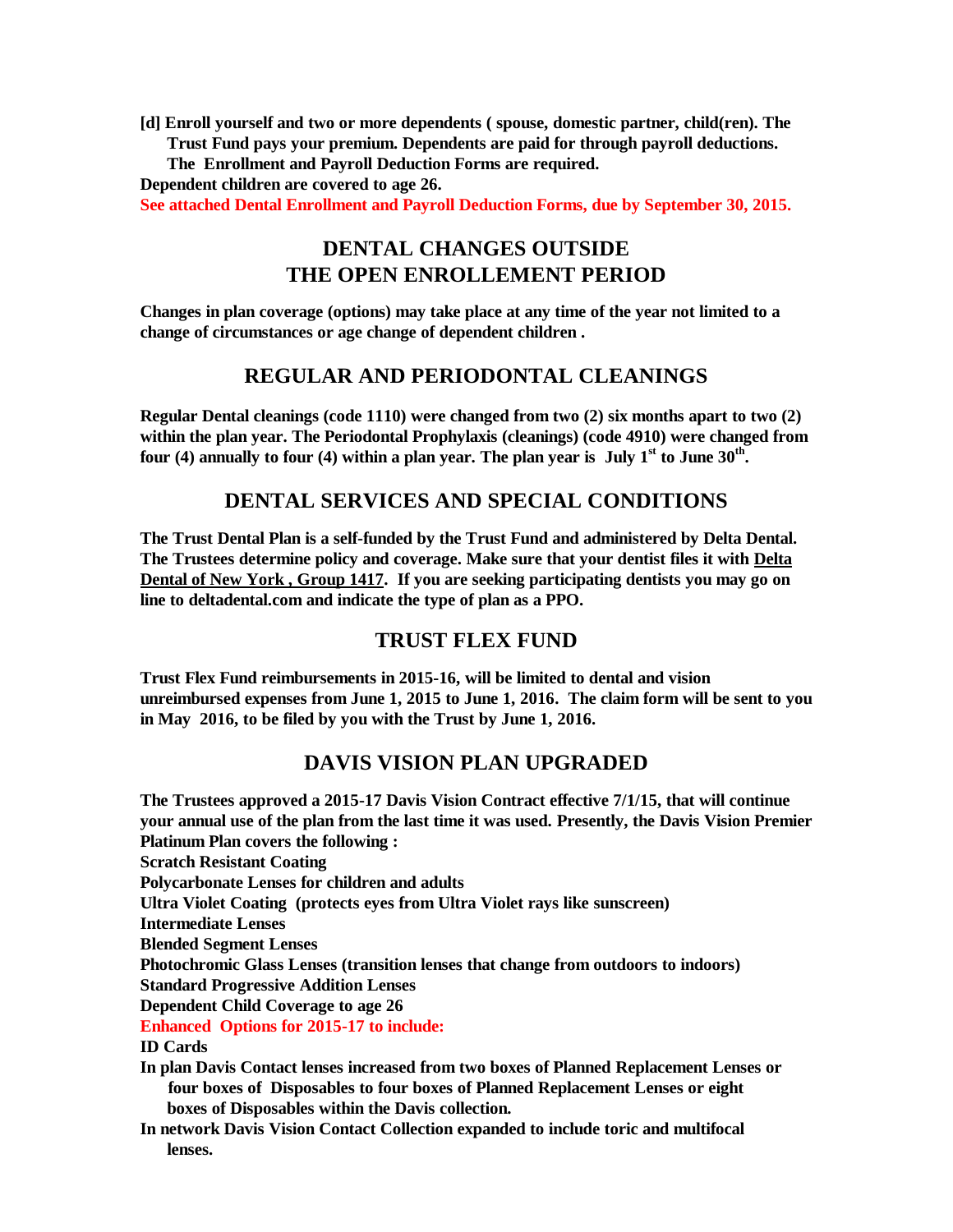**All Empire and Davis VisionWorks stores will provide a second pair of eyeglasses at 50 % off regular price. Non-Collection Frame Allowance - Up to \$ 130 plus 20 % discount on overage. Non-Collection Contact Lens Allowance - Up to \$ 130 plus 15 % discount on overage. Contact Lens Evaluation, Fitting & Follow-up Care - Up to \$ 60 plus 15 % on overage Out of Network Reimbursement Schedule, up to : Eye Exam \$ 40 Frame \$ 50**

 **Single Vision Lenses \$ 40 Bifocal / Progressive Lenses \$ 60 Trifocal Lenses \$ 80 Lenticular Lenses \$ 100 Elective Contact Lenses \$ 105 Medically Necessary Contact Lenses (with prior approval) \$ 225 A Glossary of terms will be available. Each member will receive a summary plan description.**

# *REMINDERS*

## **EMPLOYEE ASSISTANCE PROGRAM (EAP)**

**The Ceridian EAP was purchased by NYSUT for all of the groups that have Life insurance under the NYSUT Trust. Adding this service does not affect our life insurance rates - NYSUT is paying for the plan. This is really an expanded EAP program that can be used for almost anything from mental health to sources of assistance to meet your personal needs. This does not replace the District sponsored EAP. Contact the Trust Administrator for details.**

## **AFLAC CANCER PLAN**

**Please let the Trust Administrator know if you are interested in more details about the AFLAC Cancer Plan or if you wish to meet with the AFLAC representative . During open enrollment in September the premium can be placed on a pre-tax basis after which it would be post-tax until the next open enrollment. The Trust does not provide funding for this plan.**

## **TERM LIFE INSURANCE IS \$ 200,000 PER MEMBER**

**Term life insurance was increased to \$ 200,000 per active member as of July 1, 2009. Upon retirement, you will be able to retain the life insurance at the \$ 100,000 level. There are age reductions for active and retired members. At age 65 it is reduced to 65 % and then at age 70 to 50 %. For active staff that is \$ 130,000 and \$ 100,000, respectively and for retirees to \$ 65,000 and \$ 50,000, respectively. The premium is reduced accordingly.**

## **EPIC HEARING PLAN SERVICE**

**EPIC (Ear Professionals International Corporation) for hearing evaluation and treatment. Contact the Trust Administrator for details.**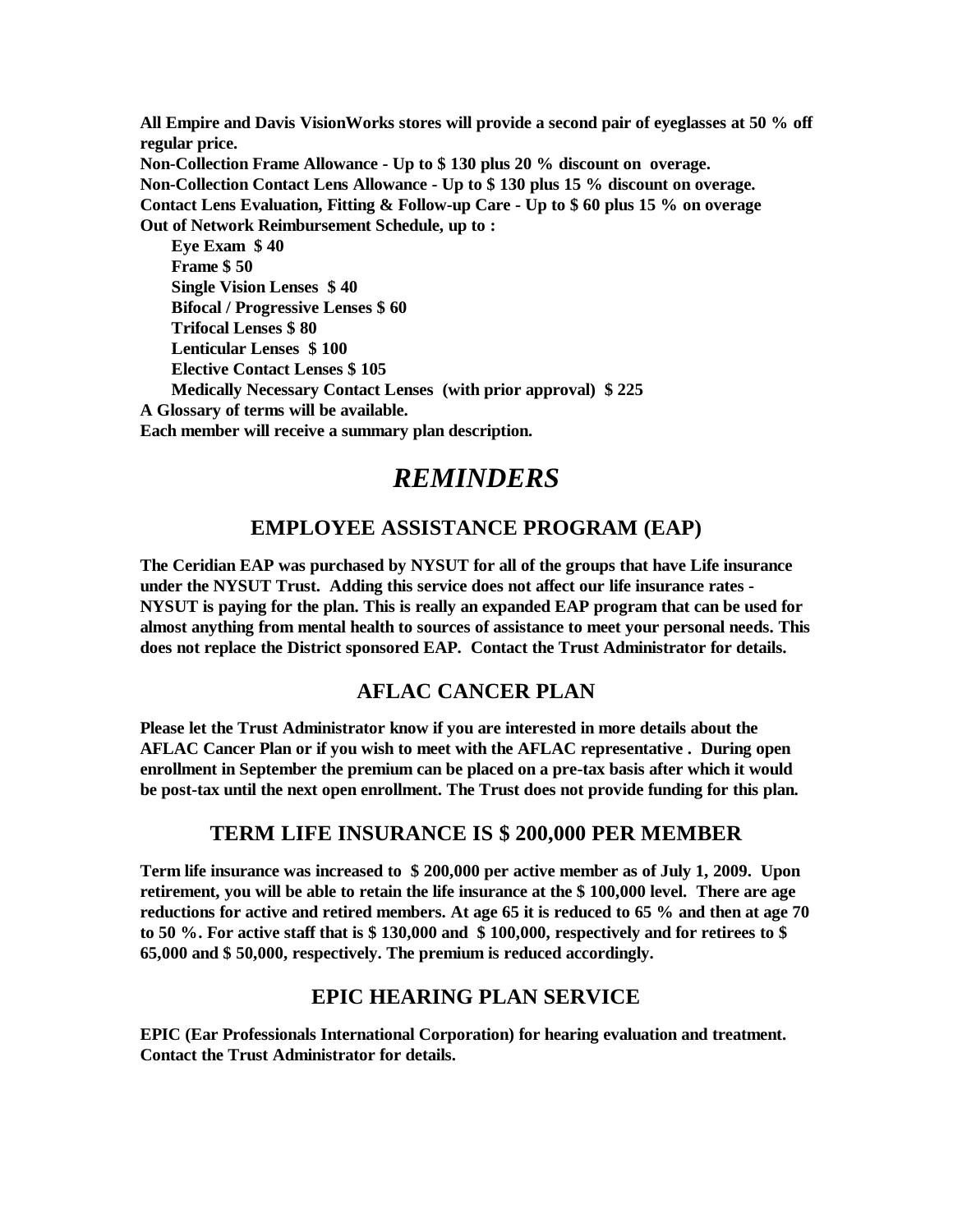#### **VPI PET INSURANCE AT DISCOUNTED RATES**

**VPI Pet Insurance is available to our members at discounted rates. Payroll deductions will be available to all active members and direct pay plans for all retirees. The Trust does not fund VPI Pet Insurance. You will find a 5% to 15 % discount with VPI Pet Insurance. Brochures and enrollment information is available upon request.**

## **ARE YOUR CHILDREN IN COLLEGE AND MORE THAN 100 MILES FROM HOME ?**

**The Medical Emergency Travel Assistance Plan applies to a child in college more than 100 miles from home. This is not a health insurance plan. Considering the (semi) health plans offered by colleges this kind of support / oversight may be helpful or give a feeling of security to you as parents (members). This is a program that is a part of your Unum Life Insurance Plan. When asked if children away at college are covered, the response from Unum was "Children are covered on the Assist America program if they are still eligible and covered on the member's medical plan." Call the Trust Administrator and you will be sent a Medical Emergency Travel Assistance card.**

#### **YOU HAVE AN ADVOCATE IN THE NPUT TRUST & NYSUT**

**The NPUT Trust and NYSUT Member Benefits act as your advocates if you experience a problem with any endorsed programs. Please contact the NPUT Trust Administrator first.**

## **TERMINATION OF COVERAGE FOR NON-PAYMENT OF PREMIUMS**

**Trustees approved the following policy for those on Direct Pay (Retirees, Leaves of Absences, COBRA): "A member on Direct Pay that is in arrears or not current for three (3) consecutive months shall receive a written notice that premiums are to be paid with in that month or coverage will terminate on the first of the fourth (4th) month. "**

## **PREPARATION FOR RETIREMENT – START NOW**

**While retirement may be 25 or 30 years away you can save a lot of time, trouble and future funds if you secure with the Retirement System any service you may have provided before taking on this position. If you wait until you are close to retirement, you may find the sources or files that you need to confirm your prior service are not available. Get those records on file now. If you are unsure about receiving credit for a service you provided contact the Retirement System and check it out.**

## **STROKE – A FOURTH INDICATOR – THE TONGUE**

**The first three indicators are easily remembered 'STR' ask a person to SMILE, to TALK by speaking a simple sentence (coherently), i.e. 'It is a sunny day' and ask the person to RAISE both arms. The newest indicator is the tongue. Ask the person to STICK OUT THEIR TONGUE If the tongue is 'crooked', if it goes to one side or the other that is also an indicator. If there is difficulty with any one of the tasks call 911 IMMEDIATELY and describe the symptoms to the dispatcher. A neurologist says if he can get a stroke victim within 3 hours he can reverse the effects of the stroke…totally. It is tricky to get a stroke recognized, diagnosed and the person in for medical care within 3 hours.**